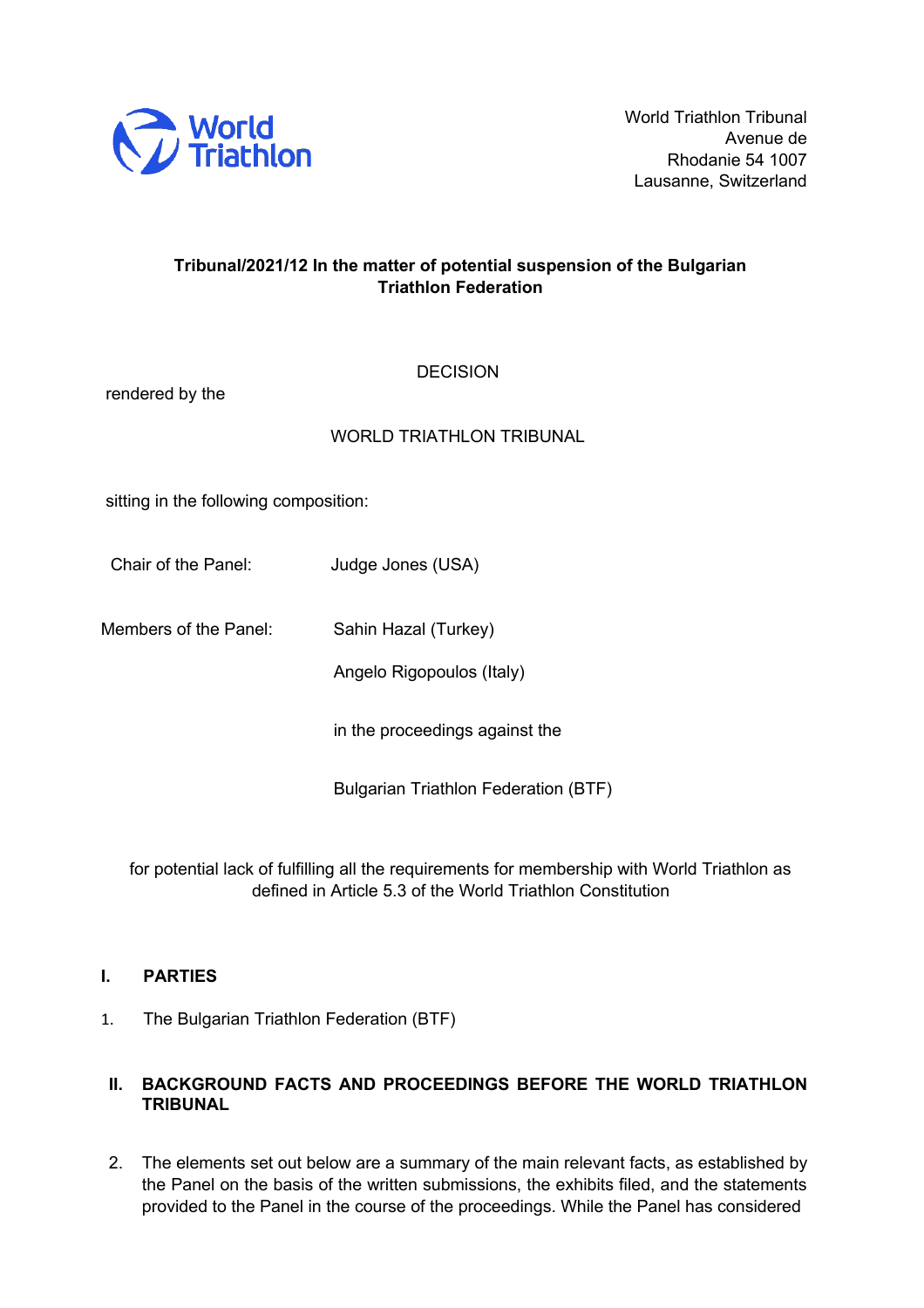all the facts, allegations, legal arguments and pieces of evidence submitted by the BTF and other stakeholders involved, it refers in the present decision only to those it considers necessary.

- 3. On 3 December 2021, the World Triathlon Tribunal (the "Tribunal") received a letter by World Triathlon by means of which the latter was requesting the former, in accordance with article 11.2 of the World Triathlon Constitution (the "Constitution") *"to examine the possibility of suspending the existing National Federation of Bulgaria (Bulgarian Triathlon Federation), due to the fact that is not fulfilling the requirements of article 5.3. of the Constitution, in particular the required recognition by the NOIC and there is a few activities ongoing*".
- 4. On 10 December 2021, the Chair of World Triathlon Tribunal informed World Triathlon about the composition of the Tribunal Panel that would judge the matter related to the BTF.
- 5. On 28 December 2021, the chair of the Panel contacted the BTF informing them of the request received by World Triathlon as per paragraph 3 above as well as of the composition of the Panel appointed to judge the matter at hand.
- 6. In the same letter, the Panel informed the BTF that allegations provided to the Tribunal were indicating that the Bulgarian National Olympic Committee (BOC) has recognised as the national federation for the sport of triathlon in Bulgaria a different body, i.e. the Bulgarian Triathlon Association (BTA), which apparently has been recognised by the Government of Bulgaria. This correspondence was originally sent from the NOC to the President of the International Olympic Committee (IOC), which in turn contacted World Triathlon for assistance.
- 7. BTF was invited to provide with any statements before 14 January 2022.
- 8. On the same date, i.e. 28 December 2021, the Panel addressed a letter to the BOC requesting to be provided, within the same deadline of 14 January 2022, with the official minutes of the General Assembly that allegedly approved the membership of the BTA and revoked the membership of the BTF.
- 9. On 11 January 2022, the BOC provided to the Panel an extract of the Minutes of the BOC General Assembly held on 7 September 2021. According to these minutes, the General Assembly of the BOC:
	- i. unanimously approved by a vote of 43 to 0 adopted a decision to terminate the membership of the BFT as the national federation in BOC. The General Assembly noted that on 15 July 2021 a five-member panel of the Supreme Administrative Court confirmed the decision of the Ministry of Youth and Sports to revoke the sports license of the BTF;
	- ii. considering that the BTA has a valid sports license issued by the Ministry of Youth and Sports and meets the requirements for membership of national federations in BOC, the BTA was accepted as a member of the BOC.
- 10. On 12 January 2022 the BTF submitted its position stating, *inter alia*, that the BTF:
	- i. has always fulfilled its obligations, observed the Articles of Association and followed the rules and regulations of the organisations it is member of as World Triathlon, Europe Triathlon and the BOC; ii. has always paid the membership fees to World Triathlon and Europe Triathlon;
	- iii. membership was terminated at the BOC General Assembly of 7 September 2021;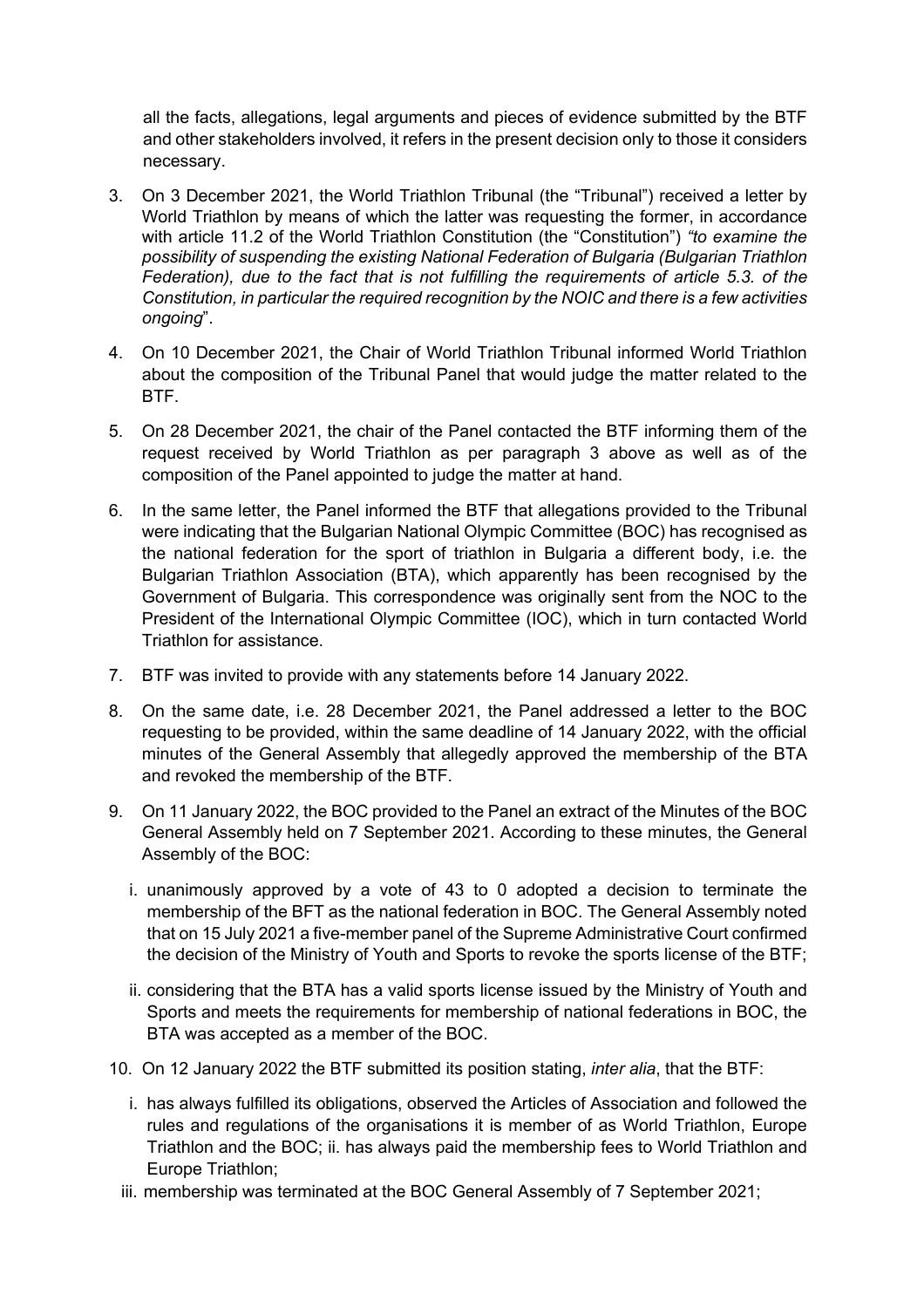iv. has initiated a court procedure against the BOC claiming that the decision of termination of membership is illegal, incorrect, and completely unfounded and requested its annulments. The decision is pending.

### **III. LEGAL ANALYSIS**

## **A. JURISDICTION**

- 11. The World Triathlon Tribunal has jurisdiction over this matter under:
	- Article 50.1 of the World Triathlon Constitution ("*Constitution*"), which provides that: *"The role of the [Tribunal] is to contribute to the protection of integrity and fairness in the sport of Triathlon. It achieves this goal by investigating and prosecuting any breach of the Constitution, Rules, Regulations and Codes, and by deciding on cases brought to it and on appeal."*
	- Article 11.2 of the Constitution which reads as follows: *"Provisional Suspension by the World Triathlon Tribunal: a. The Tribunal may provisionally suspend a Member (…)"*
- 12. Based on these provisions, the Panel has jurisdiction to adjudicate this case.

## **B. APPLICABLE LAW**

13. The following articles of the Constitution are of relevance to this case:

- *Article 5.1 "Admission as a Member Be the national governing body for the sport of Triathlon, Para triathlon and its Related Multisports, recognised by the National Olympic Committee (recognised by the IOC) of the relevant sovereign states"*
- *Article 5.3 "To be considered for Membership, an applicant seeking admission as a Member shall demonstrate to the Executive Board's satisfaction that it fulfils the following admission requirements:* 
	- *a. it is recognised by the National Olympic Committee, as the Governing body for the sport of Triathlon under Art 5.1;*
	- *b. it is a separate legal registered body and/or can satisfy World Triathlon that it has the legal and administrative ability to administer the sport to an acceptable standard of good governance;*
	- *c. it is financially solvent;*
	- *d. it recognises the Court of Arbitration for Sport, as specified in this Constitution;*
	- *e. its application for Membership is supported by the Continental Confederation in which the applicant is situated; and,*
	- *f. such other requirements as set out in this Constitution."*
- *Article 8 "Obligations of Members*

*8.1. In accordance with this Constitution, the Rules, Regulations and Codes each Member shall:* 

*a. govern, promote and develop Triathlon, Para triathlon and their Related Multisports, in the Member's Country in accordance with the Mission under Art 1 and Objects under Art 2 of the Constitution;* 

*b. comply with this Constitution and all Rules, Regulations, and Codes and in particular shall:*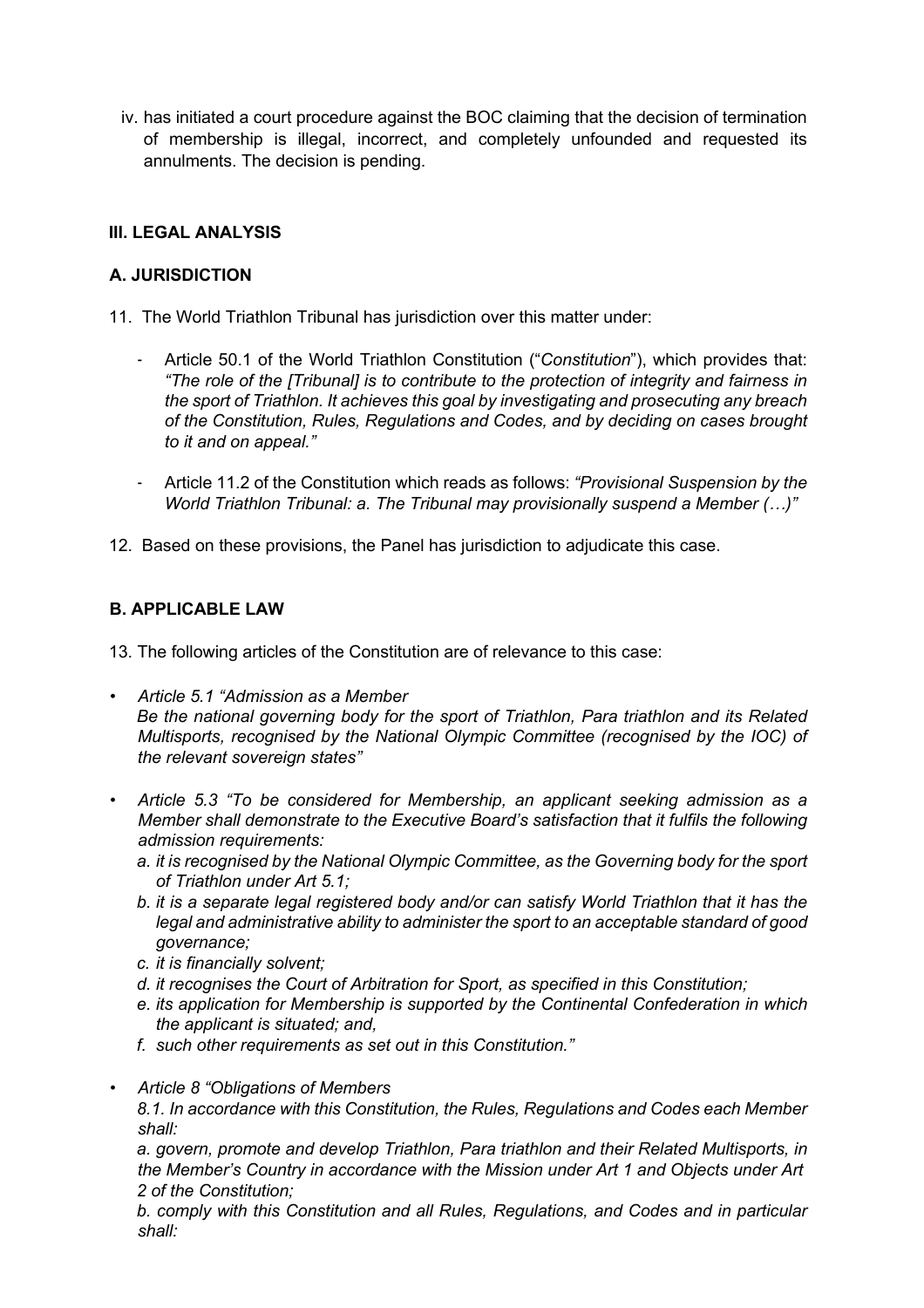- *(1) meet all the requirements for admission to Membership set out in Art 5.3;*
- *(2) submit annually to World Triathlon before the 1st of May of each year, which shall include, but not limited to, the following information:* 
	- *(a) all (extraordinary) congress/general assembly reports including the approved financial report and budget;*
	- *(b) the annual Survey of World Triathlon,*
	- *(c) adopt a constitution, rules and regulations which comply with, and are consistent with, this Constitution and the Rules, Regulations and Codes;*
	- *(d) be a member of its Continental Confederation and co-operate with it, in accordance with the Continental Confederation's constitution, rules and regulations; and, (e) pay the annual Membership Fee, by the due date as set out in Art 9.1.*

*8.2. In the event of any inconsistency between the constitution, rules, regulations and codes of a Member or Continental Confederation, then the provisions of this Constitution, or relevant Rules, Regulations and Codes of the World Triathlon"* 

- Article 11.2 "*Provisional Suspension by the World Triathlon Tribunal:* 
	- *a. The Tribunal may provisionally suspend a Member for a period specified in article Art 11.2.b. if, in the opinion of the Tribunal, the Member:*
	- (1) *is in breach of any one or more of its obligations under Art 8 (Obligations of Members);*
	- (2) *is otherwise in breach of any other article in this Constitution or any Rule, Regulation, Code or a decision of Congress;*
	- (3) *acts in a manner which is contrary to any of the Purposes of World Triathlon, or the government of the territory that the Member represents;*
	- (4) *ceases to meet one or more of the admission requirements set out in Art 5.3;*
	- *b. The period of a provisional suspension imposed by the Tribunal under Art 11.2. shall be:*
	- *(1) a fixed period decided by the Tribunal, provided that the period is no longer than the period to the next Congress; or*
	- *(2) an indefinite period dependent of terms and conditions imposed by the Tribunal, provided that the period is no longer than the period to the next Congress.*
	- *c. The Tribunal may at any time during the period of any provisional suspension of a Member extend the period from that imposed under article 11.2.b. for a further period, provided that the further period is no longer than the period to the next Congress."*
- Article 11.3 *"Additional Sanctions by the Tribunal:*

*Ancillary to any provisional suspension imposed under Art 11.2.a. or where a Member is not in Good Standing under Art 17, the Tribunal may impose any one or more of the following sanctions on that Member:* 

- *a. set specific terms or conditions to be met or steps to be undertaken to the satisfaction of the Tribunal;*
- *b. issue a caution or censure;*
- *c. impose a fine;*
- *d. withhold grants or subsidies;*
- *e. exclude a Member's athletes, athlete support personnel and/or Officials who are members of the Member, and the Member's officials, from any International Competitions or any World Triathlon position or body;* 
	- *f. remove or deny accreditation of, or other benefits to, athletes, athlete support personnel and/or Officials who are affiliated to the Member, for any International*

*Competitions and other World Triathlon events and activities; g. impose any other sanction(s) it considers appropriate"*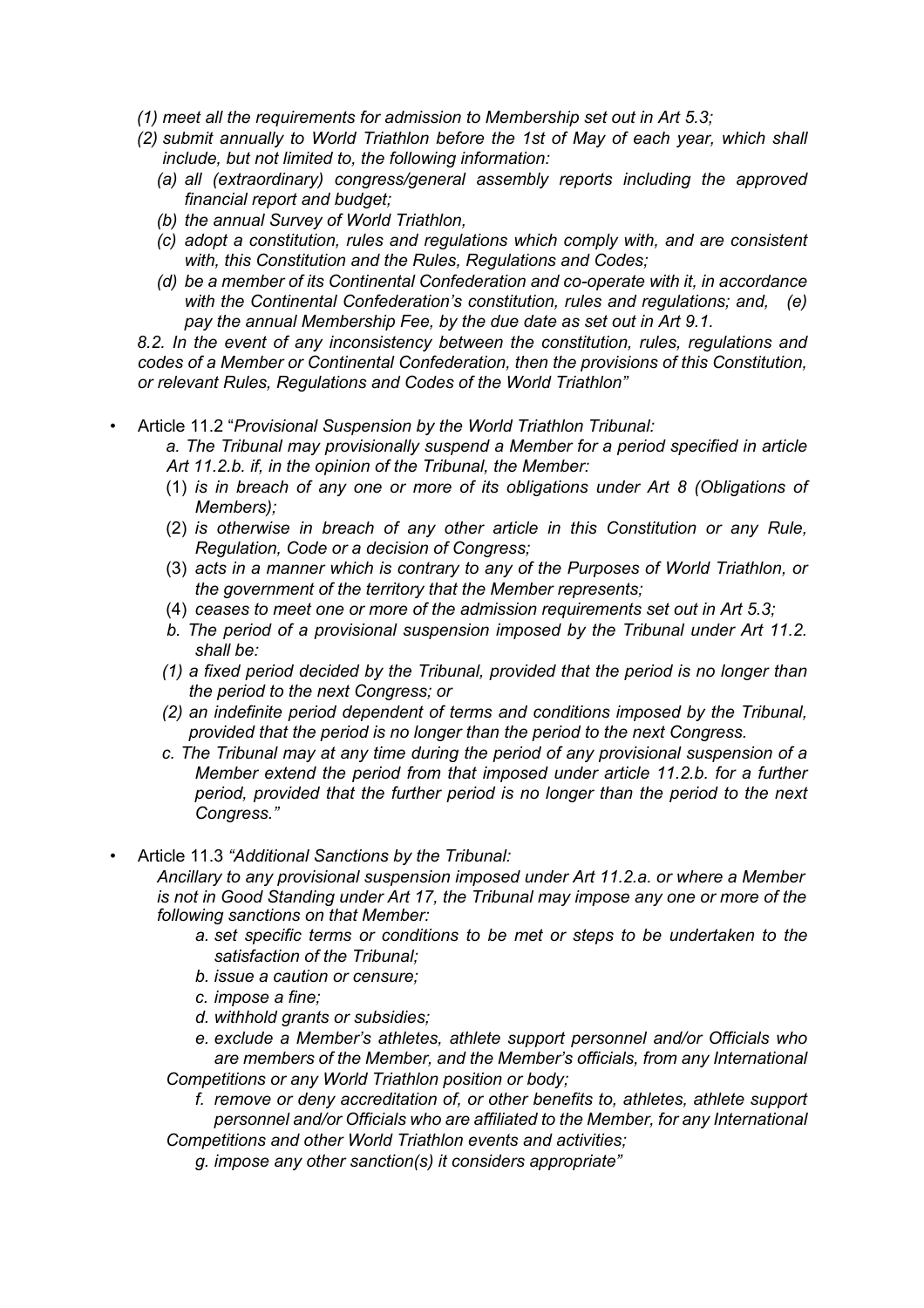#### **III. MERITS**

- 14. In order to decide the case, the Panel is of the opinion that the legal issues on this matter revolve around the following elements:
- **A. Has the BTF ceased to meet one or more of the admission requirements defined in Article 5.3 of the Constitution and, as such, is in breach of Article 11.2(a)(4) of the Constitution?**

#### **B. If yes, what are the consequences of such breach?**

15. Accordingly, the above questions are analysed below:

#### **A. Has the BTF ceased to meet one or more of the admission requirements defined in Article 5.3 of the Constitution and, as such, is in breach of Article 11.2(a)(4) of the Constitution?**

- 16. According to Article 5.3(a) *"To be considered for Membership, an applicant seeking*  admission as a Member shall demonstrate to the Executive Board's satisfaction that it *fulfils the following admission requirements: a. it is recognised by the National Olympic Committee, as the Governing body for the sport of Triathlon under Art 5.1"*
- 17. In accordance with Article 11.2(a)(4) *"the Tribunal may provisionally suspend a Member for a period specified in article Art 11.2.b. if, in the opinion of the Tribunal, the Member: (4) ceases to meet one or more of the admission requirements set out in Art 5.3"*
- 18. The Panel notes that one of the criteria for membership to World Triathlon is the recognition of the member by the relevant National Olympic Committee (NOC) (as recognized by the IOC).
- 19. Furthermore, by reading Article 11.2(a)(4) above, the Panel wishes to stress that such requirement of recognition by the relevant NOC, equally to all other requirements, needs to be fulfilled at all times, failure of which, the member concerned may be provisionally suspended.
- 20. It is uncontested that the BTF has lost its recognition by the BOC at the latter's General Assembly of 7 September 2021. This was confirmed in the minutes provided by the BOC, which report the unanimous decision taken in this sense, as well as by the BTF itself in it is submission of 12 January (cf. paragraph 10(iii) above).
- 21. In this respect, the Panel took note of the statement and evidence provided by the BTF according to which the decision of the BOC to revoke its membership has been challenged before the competent local courts. Nevertheless, the BTF has not produce any evidence indicating that, pending this appeal, the decision of the BOC to revoke BTF's membership would be suspended.
- 22. Accordingly, the Panel is comfortably satisfied that the BTF has ceased to be a recongnised member of the BOC.
- 23. Given that it is necessary to fulfill all the admission requirements of Article 5.3 of the Constitution and that, conversely, in order to be in breach of Article 11.2(a)(4) it is enough for one of these requirements not to be fulfilled, the Panel finds that the BTF is in clear breach of Article 11.2(a)(4) of the Constitution.
- 24. Having established the above, the Panel needs now to analyse the next legal element:

**B. If yes, what are the consequences of such breach?**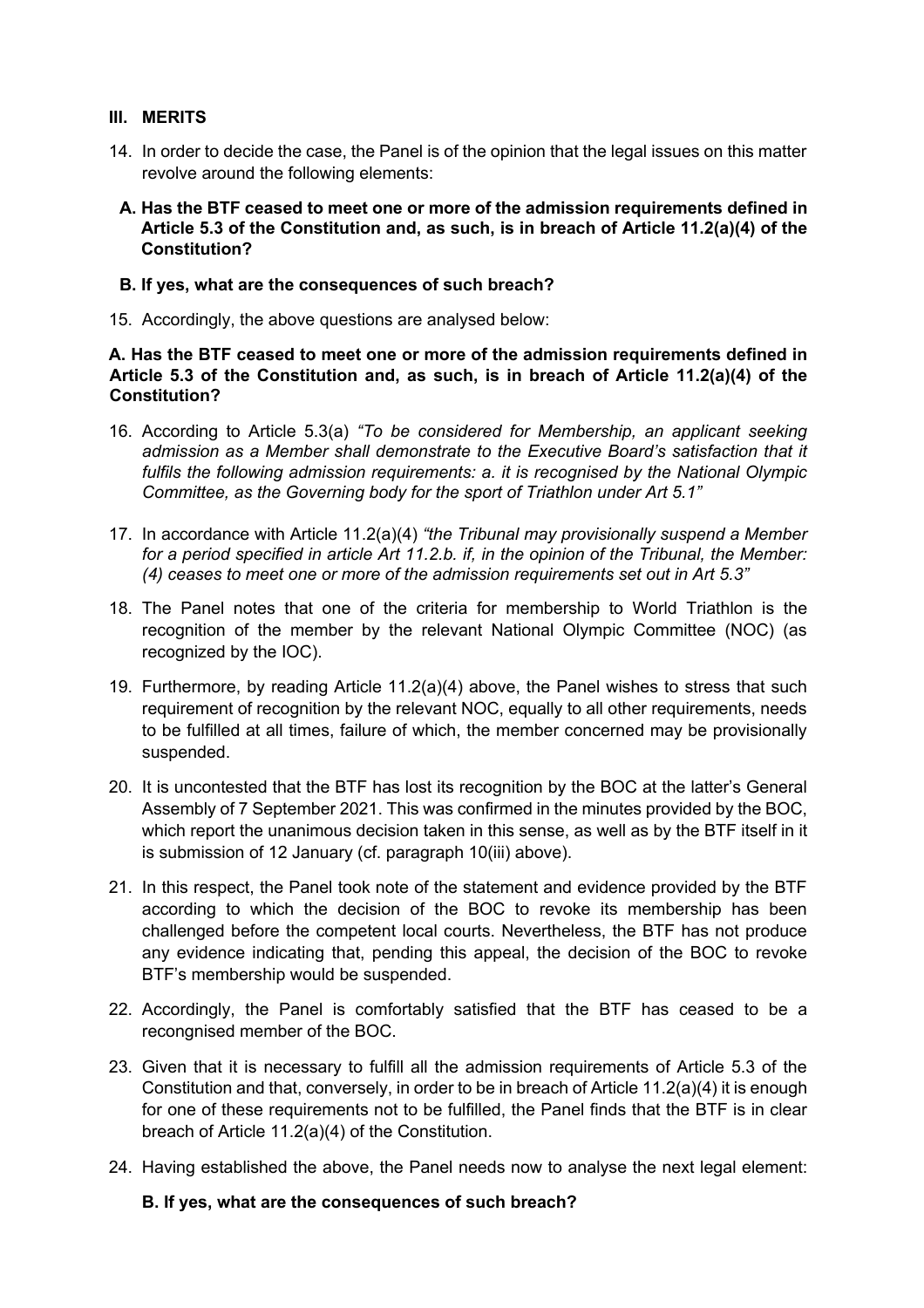- 25. By recalling Article  $11.2(a)(4)$  above, the Panel notes that, in case a member ceases to meet one or more of the admission requirements set out in Art. 5.3., the member may be provisionally suspended.
- 26. As to the period of time of the potential suspension, Article 11.2.b clearly indicates that this shall be*: "(1) a fixed period decided by the Tribunal, provided that the period is no longer than the period to the next Congress; or (2) an indefinite period dependent of terms and conditions imposed by the Tribunal, provided that the period is no longer than the period to the next Congress."*
- 27. In this respect, the Panel finds that a breach of the Constitution, in particular, related to an admission requirement for membership goes in the core of World Triathlon, i.e. an Association created under Article 60 of the Swiss Civil Code.
- 28. Accordingly, the Panel was of the unanimous view that fulfilling the requirements for membership to World Triathlon constitutes a *condicio sine qua non* for the members to validly operate within World Triathlon.
- 29. Therefore, the Panel finds that the BTF's membership shall be provisionally suspended.
- 30. Turning its attention to the duration of such provisional suspension, the Panel wished first to underline that:
	- the Tribunal, under a different composition, had already faced a case of potential suspension of the BTF in 2020 (cf decision ITU-BTF/BTA-2020);
	- the General Assembly of the BOC of 7 September 2021 not only had revoked the membership of the BTF but, at the same time, had accepted the membership of the BTA;
	- the BTA has, meanwhile, contacted World Triathlon seeking to become a member;
	- the BTF did not provide any indication as to the potential duration of the appeal that it lodged against the BOC decision, other that mentioning that *"the decision is pending";*
- 31. Against this background, the Panel finds that it would be appropriate to provisionally suspend the membership of the BTF with immediate effect and until the next World Triathlon Congress.
- 32. With respect to the possible additional sanctions that the Tribunal could impose in accordance with Article 11.3 of the Constitution and considering the consequences that the provisional suspension until the next Congress would bring as outlined in the Constitution, the Panel finds the provisional suspension being proportionate and, thus, decides that no additional sanction shall be imposed to the BTF.
- 33. Finally and as a side note, the Panel was eager to emphasize that the competence to admit members to World Triathlon, to wit, to accept as a member of the World Triathlon the Bulgarian Triathlon Association, falls exclusively within the competence of World Triathlon in accordance with its Constitution.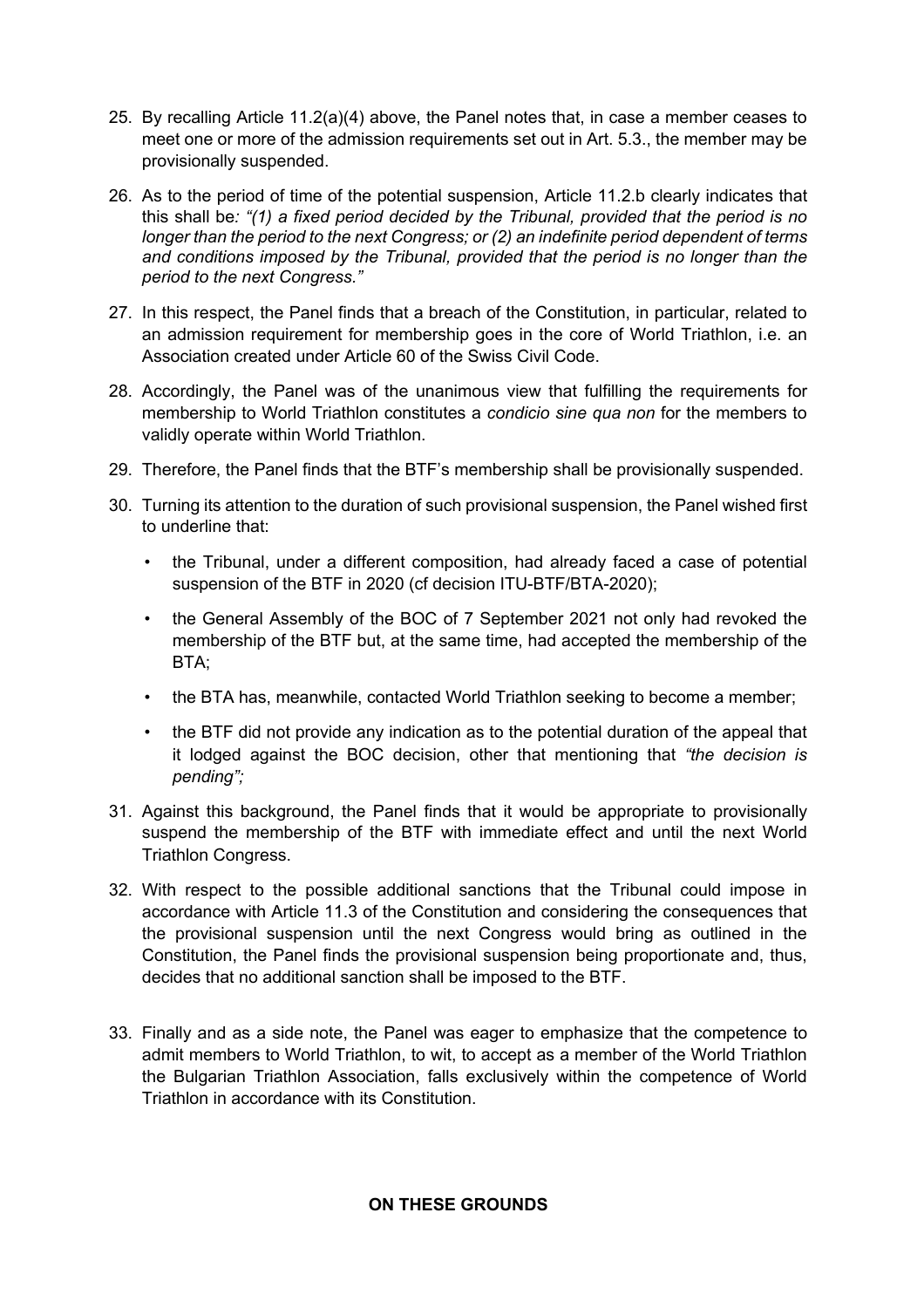The Panel of the World Triathlon Tribunal decides that:

1. the membership of the Bulgarian Triathlon Federation is provisionally suspended with immediate effect and until the next World Triathlon Congress.

# **COSTS**

The Panel decides not to impose procedural costs upon the Bulgarian Triathlon Federation.

Lausanne, Switzerland, 3rd February 2022